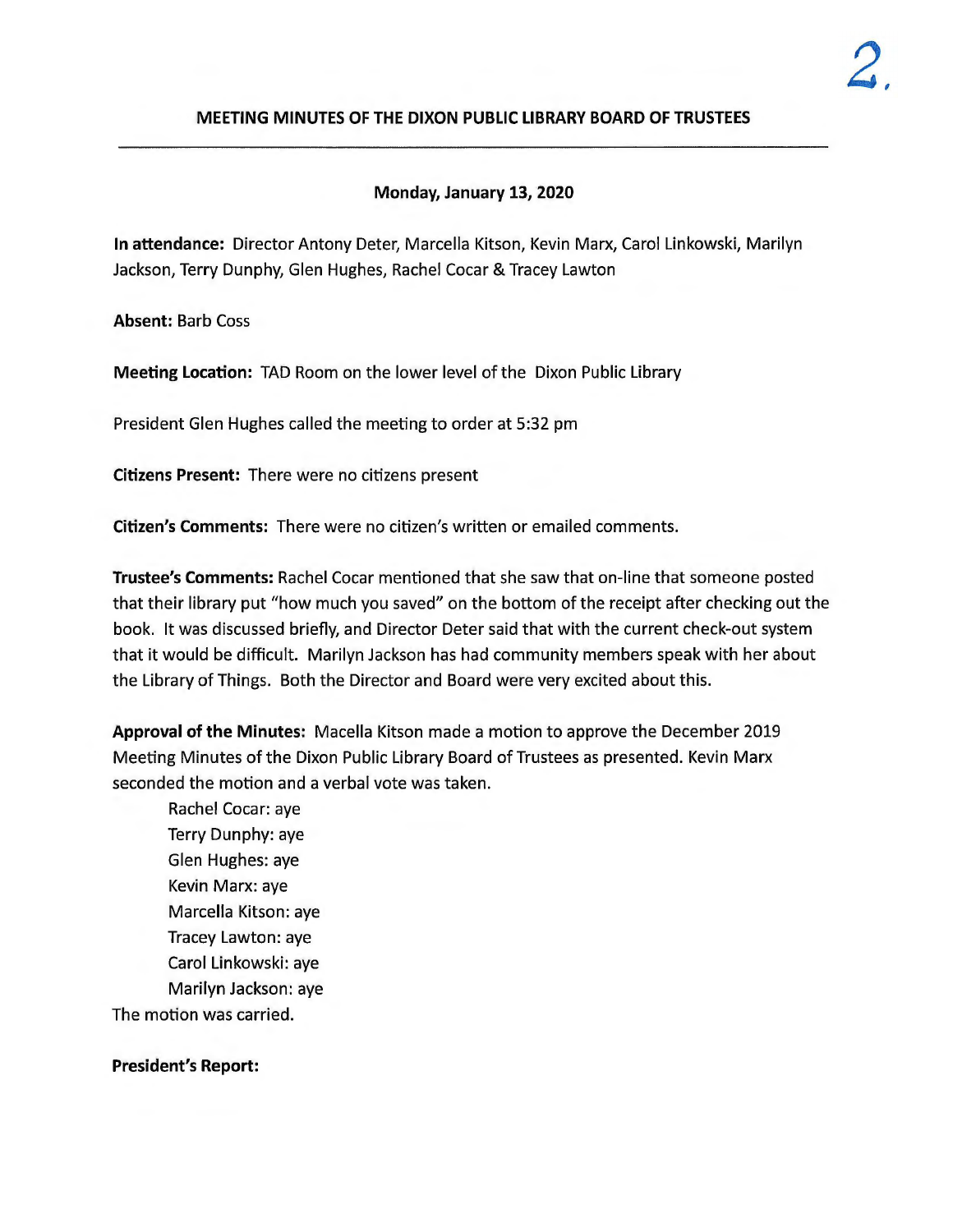**Director's Report:** Even though the referendum for the Park District has been temporarily tabled for research purposes, as a result of questions brought up last month by a Board Member, the Director handed out a document from RAILS explaining Intergovernmental Agreements (IGA} with frequently asked questions. The second document was a sample IGA. The last document had data about population and occupied housing units within the city limits and within the school district limits. The data shows approximately 2,177 minors are outside the current city limits - meaning they do not have free access to the library. The Director has made the Park District aware of the desire to explore an IGA.

## **Treasurer's Report:**

Rachel Cocar made a motion to ratify the Treasurer's Report for December 2020. Marcella Kitson seconded the motion and a verbal vote was taken:

Rachel Cocar: aye Terry Dunphy: aye Glen Hughes: aye Kevin Marx: aye Marcella Kitson: aye Tracey Lawton: aye Carol Linkowski: aye Marilyn Jackson: aye

The motion was carried.

**Invoices and Expenditures:** Kevin Marx made a motion to ratify the Library Invoices and Expenditures for December 2020 with the added change to the Ace Hardware receipt. Marilyn Jackson seconded the motion and a verbal vote was taken:

Rachel Cocar: aye Kevin Marx: aye Terry Dunphy: aye Glen Hughes: aye Marcella Kitson: aye Tracey Lawton: aye Carol Linkowski: aye Marilyn Jackson: aye The motion was carried.

# **Committee Reports:**